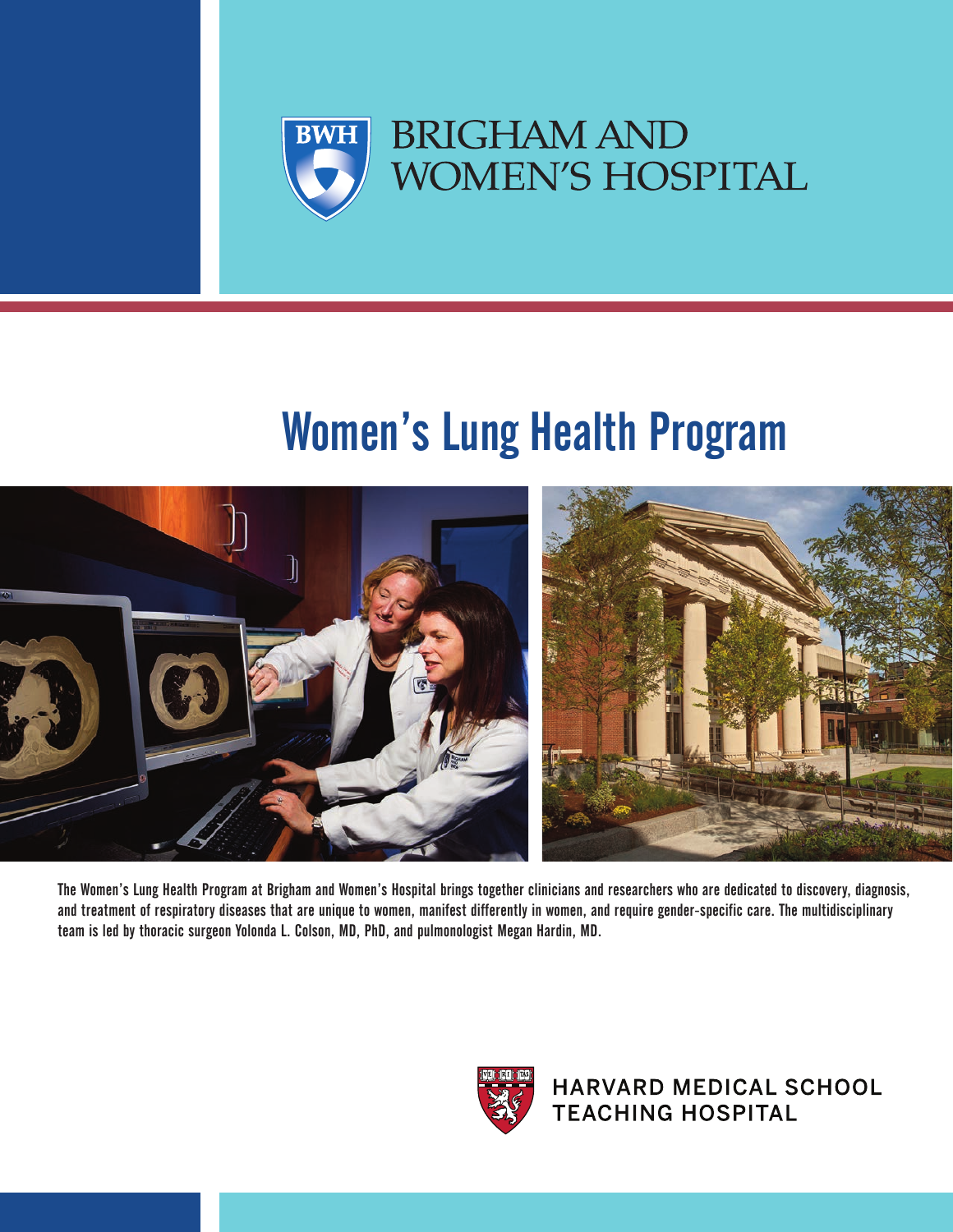

## Women's Lung Health Program

#### About the Women's Lung Health Program

The Women's Lung Health Program at Brigham and Women's Hospital (BWH) offers referring physicians a unique resource for female patients with known or suspected lung disease. Our team of clinicians and researchers is dedicated to the discovery, diagnosis, and treatment of respiratory diseases that are unique to women, manifest differently in women, and require gender-specific care.

Developed in conjunction with the Lung Center, the Connors Center for Women's Health and Gender Biology, the multidisciplinary Women's Lung Health Program team collaborates closely with colleagues in women's health to optimize care across the lifespan for women with complex respiratory conditions and diseases.

Our team includes pulmonologists, pulmonary vascular specialists, thoracic surgeons, otolaryngologists, infectious disease specialists, geneticists, medical oncologists, sleep medicine specialists, and dietitians who offer expert evaluation and treatment for:

- Asthma
- Bronchiectasis
- Chronic lung infections
- Chronic obstructive pulmonary disease (COPD)
- Dyspnea
- Inherited lung conditions
- Lung cancer
- Lung health during pregnancy
- Lymphangioleiomyomatosis (LAM)
- Pleural effusions
- Pulmonary hypertension
- Sleep-related disorders of breathing
- Voice and vocal cord dysfunction

#### Women's Lung Health Program Expands Gender-specific Care for Complex Patients

The Connors Center for Women's Health and Gender Biology at BWH, established in 2002, has championed better health and health care for all women through the discovery, dissemination and integration of information on sex and gender-based differences and the application of this knowledge to the delivery of care.

"Sex differences in diseases are widespread and can influence risk, prevalence, severity, treatment response, and many other aspects related to evaluation and management of disease," said Paula A. Johnson, MD, MPH, Executive Director of the Connors Center for Women's Health and Gender Biology at Brigham and Women's Hospital. "Genderspecific approaches to care and research to better understand the underlying biological differences in diseases in men and women are critical to improving outcomes in all patients."

The Women's Lung Health Program joins other specialized Brigham and Women's programs including the Center for Cardiovascular Disease in Women, the Women's Orthopedic and Joint Disease Center and the Women's Neurology Program.

#### Learn More about Us

Please visit us at **www.brighamandwomens.org/womenslunghealth** to learn more about our program and team.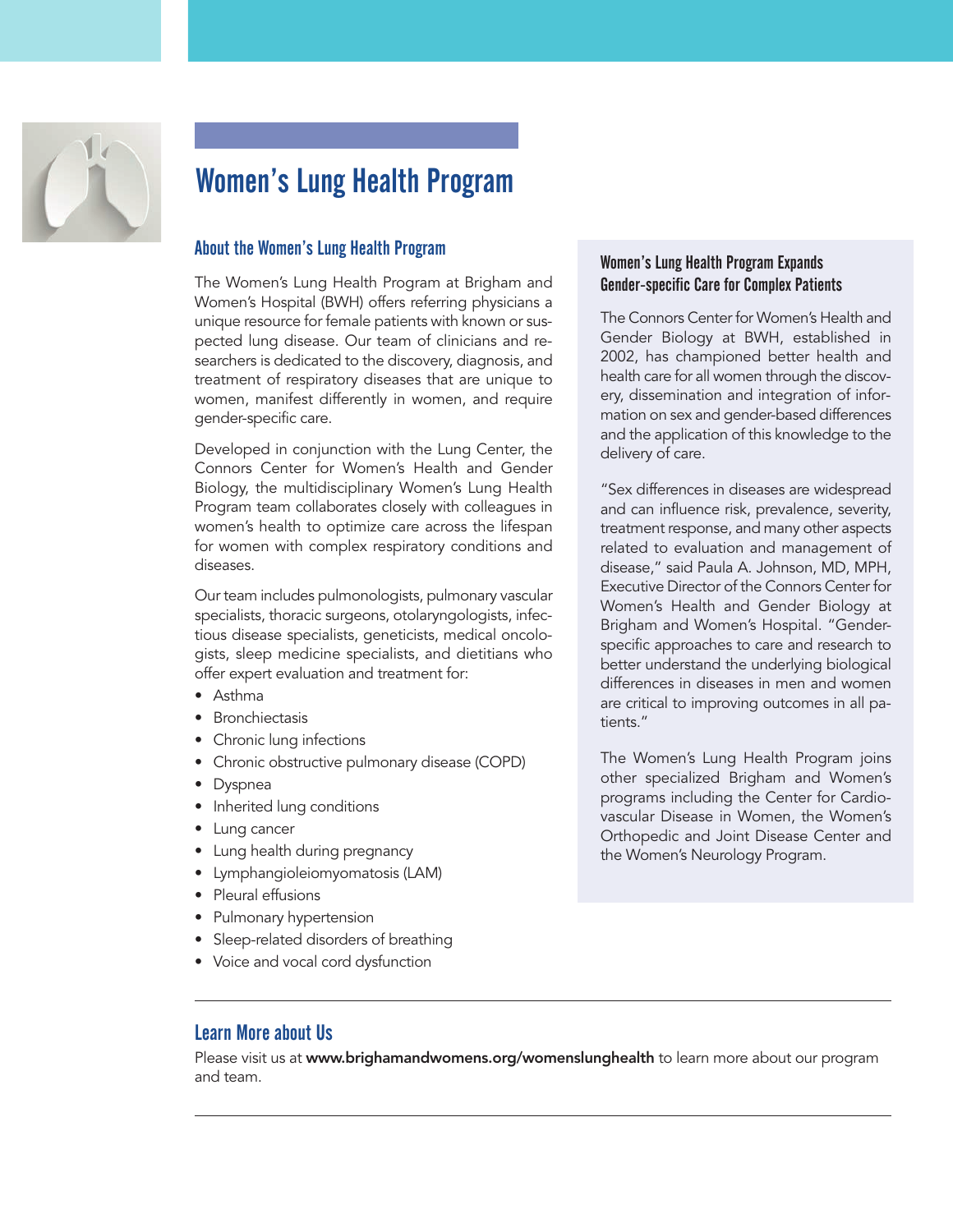#### Specialized Care for Patients with Complex Disease

Collaborating with other specialists throughout Brigham and Women's Hospital and Dana-Farber/Brigham and Women's Cancer Center, our team provides unique multidisciplinary care:

- For women whose pregnancies are high risk due to complex lung disease, we work with Maternal Fetal Medicine specialists in our Center for Women and Newborns to manage care;
- For women with respiratory illnesses related to and affected by menopause and the menstrual cycle;
- For women with lung cancer, we work with specialists in the Brigham and Women's Hospital Thoracic Surgery Program and the Women's Lung Cancer Program at Dana-Farber/Brigham and Women's Cancer Center, to provide gender-specific treatment.

#### Comprehensive Care and Management

Our team delivers advanced care and tailored disease management, including:

- Expert evaluation for difficult-to-diagnose respiratory disease and genetic testing for rare conditions;
- Image-guided surgical techniques and access to transplantation services;
- Clinical trials of novel therapeutic approaches for select patients;
- Extensive research to advance earlier detection and improve outcomes in women with lung disease.

#### Gender Differences in Respiratory Disease

Researchers at BWH have made important discoveries related to unique aspects of respiratory disease in women, including:

- Among people with low smoking exposure, women tend to develop more severe COPD compared with men. (Thorax. 2010 Jun;65(6):480-5.);
- Asthma is undertreated among older women, even those who are health care professionals. (Arch Intern Med. 2002;162(15):1761-1768.);
- COPD and asthma are independently associated with an increased risk of type 2 diabetes in women (Diabetes Res Clin Pract. 2010 Dec;90(3):365-71.);
- The rate of lung cancer in never smokers is higher in women than in men. (Semin Thorac Cardiovasc Surg. 2011;23(2):137-45.).

Current research initiatives include:

- Investigation of hormonal, genetic, and environmental differences in the expression of asthma and COPD;
- Genetic clues related to the susceptibility to lung cancer and severity of the disease;
- Biomarker studies and investigation of the role of estrogen in lymphangioleiomyomatosis (LAM);
- Novel approaches to the treatment of pulmonary hypertension.

#### Patient Referrals and Information

If you would like to schedule an appointment for your patient or discuss a particular case with one of our specialists, please call us at **(617) 732-8887**.